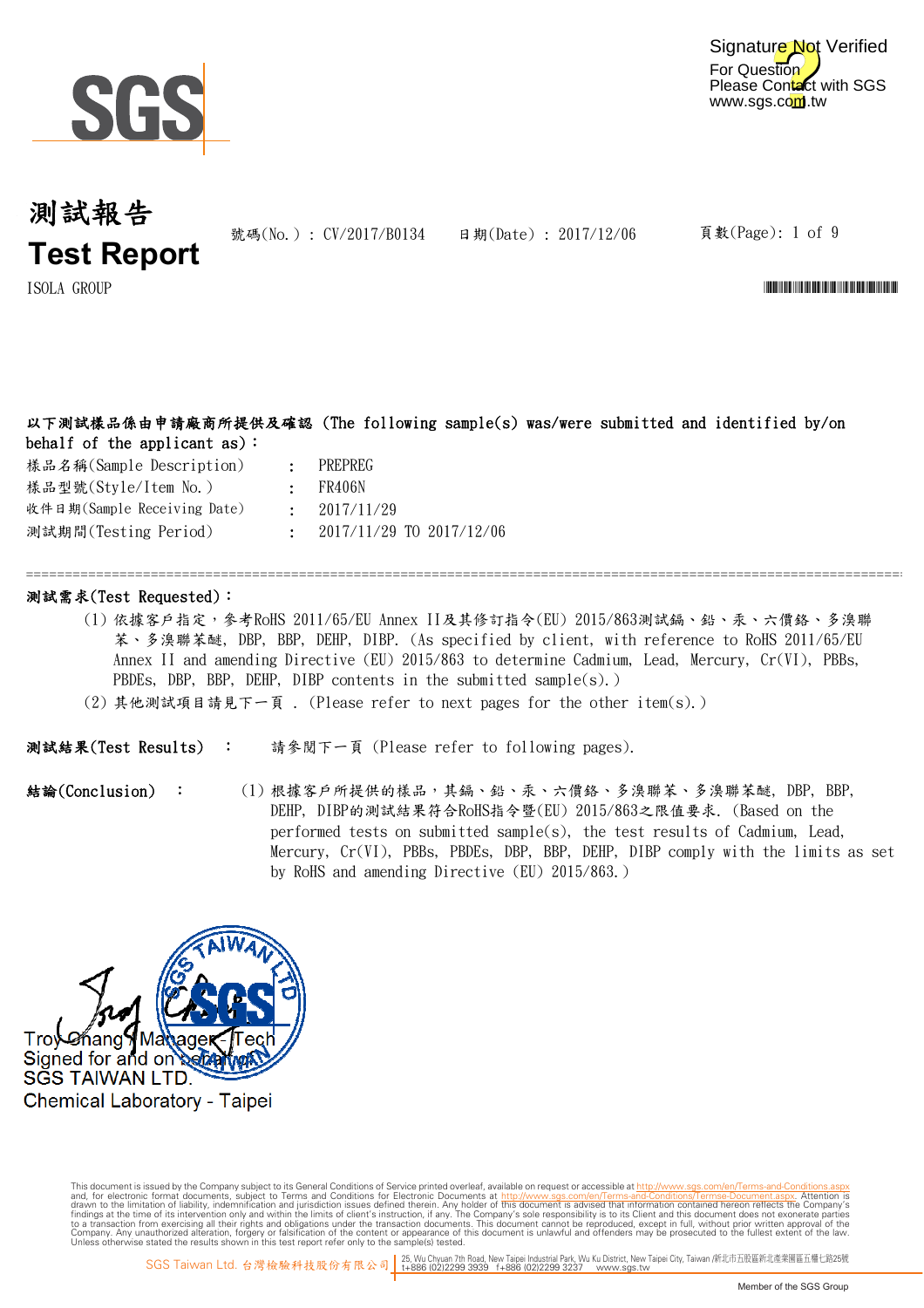

號碼(No.): CV/2017/B0134 日期(Date): 2017/12/06 頁數(Page): 2 of 9

 $\rm{ISOLA-}\$  GROUP  $\rm{CIV-}\$ 

### 測試結果(Test Results)

: 黃色片狀 (YELLOW SHEET) 測試部位(PART NAME)No.1

| 测試項目<br>(Test Items)                                                                          | 單位<br>$(\text{Unit})$ | 测試方法<br>(Method)                                                                                                                                                                                                            | 方法偵測<br>極限值<br>(MDL) | 結果<br>(Result)<br>No.1 | 限值<br>(Limit) |
|-----------------------------------------------------------------------------------------------|-----------------------|-----------------------------------------------------------------------------------------------------------------------------------------------------------------------------------------------------------------------------|----------------------|------------------------|---------------|
| 鎘 / Cadmium (Cd)                                                                              | mg/kg                 | 參考IEC 62321-5 (2013), 以感應耦合電<br>漿原子發射光譜儀檢測. / With<br>reference to IEC 62321-5 (2013) and<br>performed by ICP-AES.                                                                                                          | 2                    | n. d.                  | 100           |
| 鉛 / Lead (Pb)                                                                                 | mg/kg                 | 參考IEC 62321-5 (2013), 以感應耦合電<br>漿原子發射光譜儀檢測. / With<br>reference to IEC $62321-5$ (2013) and<br>performed by ICP-AES.                                                                                                        | $\overline{2}$       | 3.61                   | 1000          |
| 汞 / Mercury (Hg)                                                                              | mg/kg                 | 參考IEC 62321-4 (2013), 以感應耦合電<br>漿原子發射光譜儀檢測. / With<br>reference to IEC $62321-4$ $(2013)$ and<br>performed by ICP-AES.                                                                                                      | $\overline{2}$       | n. d.                  | 1000          |
| 六價鉻 / Hexavalent Chromium Cr(VI)<br>$\left( \blacklozenge \right)$                            | mg/kg                 | 參考IEC 62321-7-2 (2017), 以UV-VIS檢<br>測; 参考IEC 62321-5 (2013), 以ICP-AES<br>檢測. / With reference to IEC 62321-7-<br>2 (2017) and performed by UV-VIS. ;<br>With reference to IEC $62321-5$ (2013)<br>and performed by ICP-AES. | 8                    | n.d.                   | 1000          |
| 鄰苯二甲酸丁苯甲酯 / BBP (Butyl<br>Benzyl phthalate) (CAS No.: 85-68-7)                                | mg/kg                 | 參考IEC 62321-8 (2017), 以氣相層析儀<br>/質譜儀檢測. / With reference to IEC<br>62321-8 (2017). Analysis was<br>performed by GC/MS.                                                                                                      | 50                   | n. d.                  | 1000          |
| 鄰苯二甲酸二丁酯 / DBP (Dibuty1<br>phthalate) $(CAS No. : 84-74-2)$                                   | mg/kg                 |                                                                                                                                                                                                                             | 50                   | n. d.                  | 1000          |
| 鄰苯二甲酸二異丁酯 / DIBP (Di-isobutyl<br>phthalate) $(CAS No. : 84-69-5)$                             | mg/kg                 |                                                                                                                                                                                                                             | 50                   | n. d.                  | 1000          |
| 鄭苯二甲酸二 (2-乙基己基)酯 / DEHP<br>$(Di - (2-\text{ethylhexyl})$ phthalate) (CAS<br>No.: $117-81-7$ ) | mg/kg                 |                                                                                                                                                                                                                             | 50                   | n.d.                   | 1000          |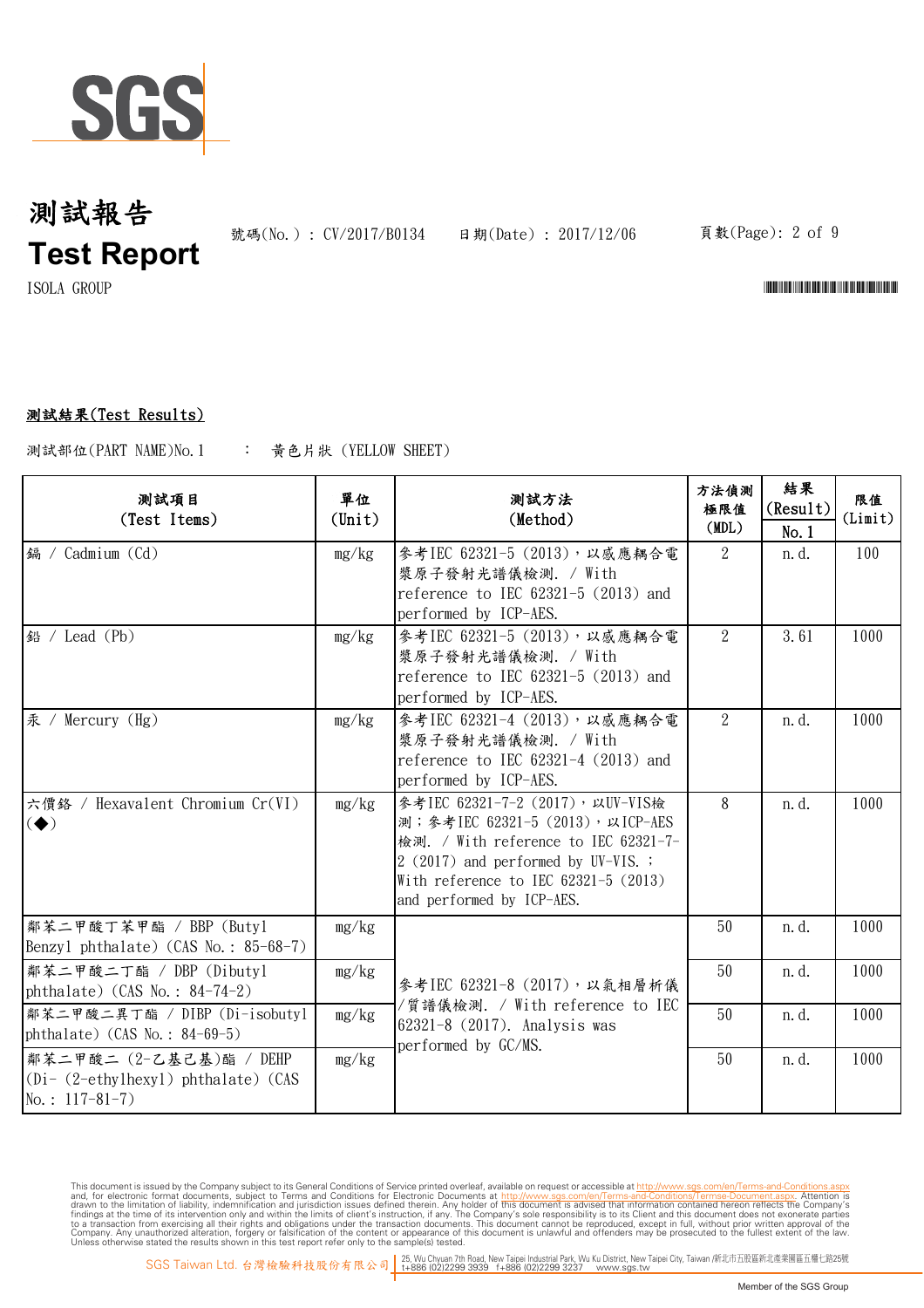

號碼(No.): CV/2017/B0134 日期(Date): 2017/12/06 頁數(Page): 3 of 9

 $\Gamma$ ISOLA GROUP  $\Gamma$ 

| 测試項目<br>(Test Items)                                                                  | 單位<br>$(\text{Unit})$ | 测試方法<br>(Method)                                                                                                  | 方法偵測<br>極限值<br>(MDL) | 結果<br>(Result)<br>No.1 | 限值<br>(Limit)            |
|---------------------------------------------------------------------------------------|-----------------------|-------------------------------------------------------------------------------------------------------------------|----------------------|------------------------|--------------------------|
| 鄰苯二甲酸二異癸酯 / DIDP (Di-<br>isodecyl phthalate) (CAS No.: 26761-<br>$40-0$ ; 68515-49-1) | mg/kg                 | 參考IEC 62321 (2008), 以氣相層析/質<br>譜儀檢測. / With reference to IEC<br>62321 (2008). Analysis was performed<br>by GC/MS. | 50                   | n.d.                   |                          |
| 鄰苯二甲酸二異壬酯 / DINP (Di-<br>isononyl phthalate) (CAS No.: 28553-<br>$12-0$ ; 68515-48-0) | mg/kg                 |                                                                                                                   | 50                   | n.d.                   |                          |
| 鄰苯二甲酸二正辛酯 / DNOP (Di-n-<br>$octyl$ phthalate) (CAS No.: 117-84-0)                     | mg/kg                 |                                                                                                                   | 50                   | n. d.                  |                          |
| 多溴聯苯總和 / Sum of PBBs                                                                  | mg/kg                 |                                                                                                                   |                      | n. d.                  | 1000                     |
| 一溴聯苯 / Monobromobiphenyl                                                              | mg/kg                 |                                                                                                                   | 5                    | n. d.                  |                          |
| 二溴聯苯 / Dibromobiphenyl                                                                | mg/kg                 |                                                                                                                   | 5                    | n.d.                   | $\overline{\phantom{0}}$ |
| $/$ Tribromobiphenyl<br>三溴聯苯                                                          | mg/kg                 |                                                                                                                   | 5                    | n. d.                  |                          |
| 四溴聯苯 / Tetrabromobiphenyl                                                             | mg/kg                 |                                                                                                                   | 5                    | n. d.                  |                          |
| 五溴聯苯<br>/ Pentabromobiphenyl                                                          | mg/kg                 |                                                                                                                   | 5                    | n.d.                   |                          |
| Hexabromobiphenyl<br>六溴聯苯                                                             | mg/kg                 |                                                                                                                   | $5\,$                | n. d.                  |                          |
| Heptabromobiphenyl<br>七溴聯苯 /                                                          | mg/kg                 |                                                                                                                   | $5\,$                | n.d.                   | $\qquad \qquad -$        |
| / Octabromobiphenyl<br>八溴聯苯                                                           | mg/kg                 |                                                                                                                   | $5\,$                | n. d.                  | $\overline{\phantom{0}}$ |
| 九溴聯苯 / Nonabromobipheny1                                                              | mg/kg                 | 參考IEC 62321-6 (2015), 以氣相層析/<br>質譜儀檢測. / With reference to IEC<br>$62321 - 6$ (2015) and performed by             | $\overline{5}$       | n.d.                   |                          |
| 十溴聯苯 / Decabromobiphenyl                                                              | mg/kg                 |                                                                                                                   | $\overline{5}$       | n. d.                  |                          |
| 多溴聯苯醚總和 / Sum of PBDEs                                                                | mg/kg                 |                                                                                                                   |                      | n. d.                  | 1000                     |
| 一溴聯苯醚 / Monobromodiphenyl ether                                                       | mg/kg                 | GC/MS.                                                                                                            | 5                    | n.d.                   | $\overline{\phantom{0}}$ |
| 二溴聯苯醚 / Dibromodiphenyl ether                                                         | mg/kg                 |                                                                                                                   | $\overline{5}$       | n. d.                  | $\overline{\phantom{0}}$ |
| 三溴聯苯醚 / Tribromodiphenyl ether                                                        | mg/kg                 |                                                                                                                   | 5                    | n. d.                  |                          |
| 四溴聯苯醚 / Tetrabromodiphenyl ether                                                      | mg/kg                 |                                                                                                                   | $\overline{5}$       | n. d.                  |                          |
| 五溴聯苯醚 / Pentabromodiphenyl ether                                                      | mg/kg                 |                                                                                                                   | $\overline{5}$       | n. d.                  | $\overline{\phantom{0}}$ |
| 六溴聯苯醚 /<br>Hexabromodiphenyl ether                                                    | mg/kg                 |                                                                                                                   | $\overline{5}$       | n. d.                  | $\overline{\phantom{0}}$ |
| 七溴聯苯醚 / Heptabromodiphenyl ether                                                      | mg/kg                 |                                                                                                                   | $5\,$                | n. d.                  | $\overline{\phantom{0}}$ |
| 八溴聯苯醚 / Octabromodiphenyl ether                                                       | mg/kg                 |                                                                                                                   | 5                    | n. d.                  |                          |
| Nonabromodiphenyl ether<br>九溴聯苯醚                                                      | mg/kg                 |                                                                                                                   | 5                    | n. d.                  |                          |
| 十溴聯苯醚 / Decabromodiphenyl ether                                                       | mg/kg                 |                                                                                                                   | 5                    | n.d.                   |                          |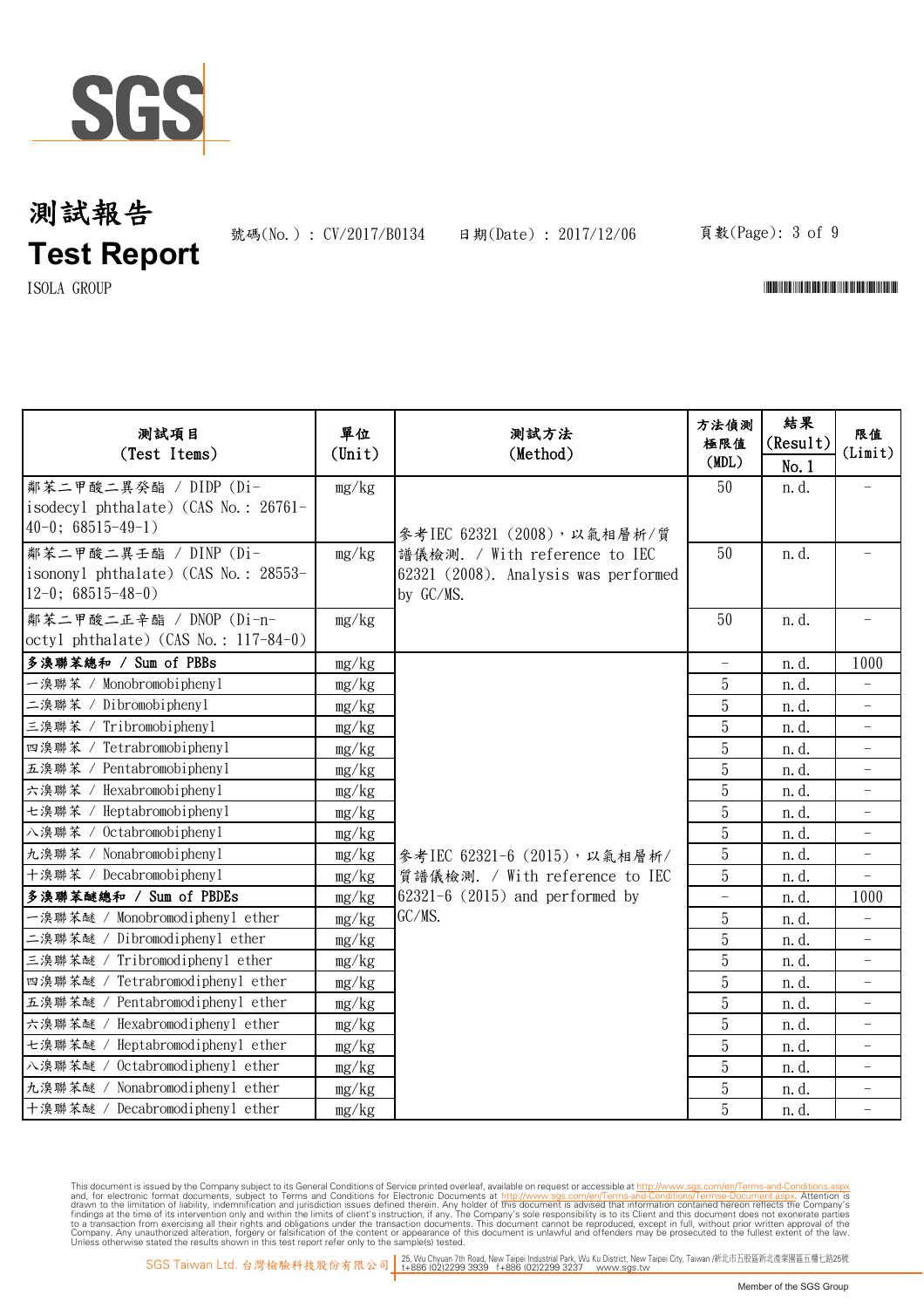

號碼(No.): CV/2017/B0134 日期(Date): 2017/12/06 頁數(Page): 4 of 9

ISOLA GROUP \*CV/2017/B0134\*

| 测試項目<br>(Test Items)                                                                                                                                                                                                                                                               | 單位<br>$(\text{Unit})$ | 測試方法<br>(Method)                                                                                                  | 方法偵測<br>極限值<br>(MDL) | 結果<br>(Result)<br>No.1 | 限值<br>(Limit) |
|------------------------------------------------------------------------------------------------------------------------------------------------------------------------------------------------------------------------------------------------------------------------------------|-----------------------|-------------------------------------------------------------------------------------------------------------------|----------------------|------------------------|---------------|
| 六溴環十二烷及所有主要被辨別出的異構<br>$\ket{\psi}$ / Hexabromocyclododecane (HBCDD)<br>and all major diastereoisomers<br>identified ( $\alpha$ - HBCDD, $\beta$ - HBCDD,<br>$\gamma$ – HBCDD) (CAS No.: 25637-99-4 and<br>$3194 - 55 - 6$ $(134237 - 51 - 7, 134237 - 50 - 6,$<br>$(134237-52-8))$ | mg/kg                 | 參考IEC 62321 (2008), 以氣相層析/質<br>譜儀檢測. / With reference to IEC<br>62321 (2008). Analysis was performed<br>by GC/MS. | 5                    | n. d.                  |               |

### 備註(Note):

1. mg/kg = ppm;0.1wt% = 1000ppm

2. n.d. = Not Detected (未檢出)

- 3. MDL = Method Detection Limit (方法偵測極限值)
- 4. "-" = Not Regulated (無規格值)
- 5.  $(\blacklozenge)$ :

若鉻含量小於六價鉻之方法偵測極限值,則六價鉻為n.d.,不須再測試六價鉻。

The result of  $Cr(VI)$  is "n.d." as the result of Chromium  $(Cr)$  is less than the MDL of  $Cr(VI)$ , and confirmation test of Cr(VI) is not required.

若鉻含量未小於六價鉻之方法偵測極限值,需進行六價鉻測試。

If the Chromium (Cr) content is not less than the MDL of Cr(VI), confirmation test of Cr(VI) is required.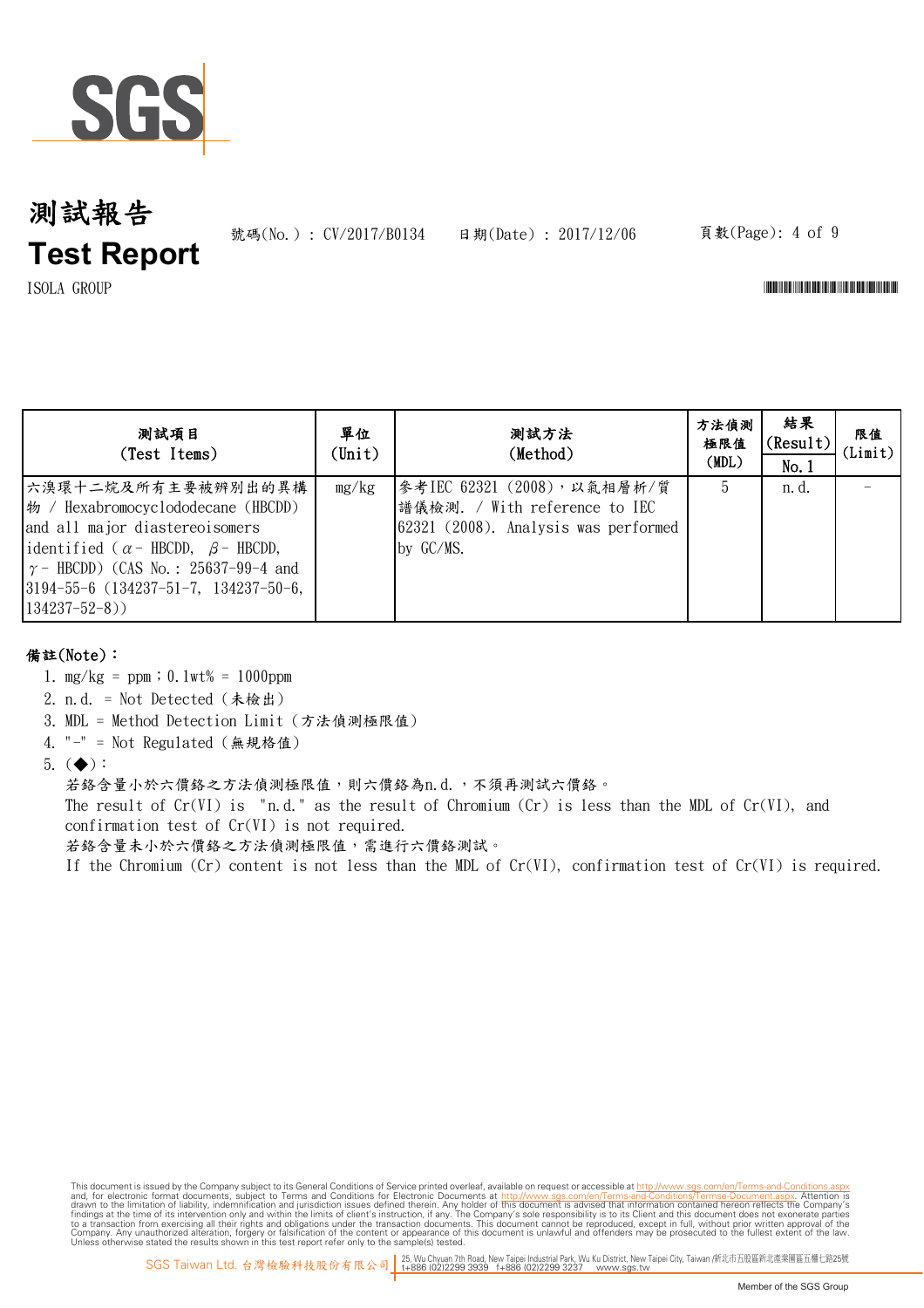

號碼(No.): CV/2017/B0134 日期(Date): 2017/12/06 頁數(Page): 5 of 9

ISOLA GROUP \*CV/2017/B0134\*

#### **重金屬流程圖 / Analytical flow chart of Heavy Metal**

根據以下的流程圖之條件,樣品已完全溶解。(六價鉻測試方法除外)

These samples were dissolved totally by pre-conditioning method according to below flow chart. (Cr<sup>6+</sup> test method excluded)

■ 測試人員:王志瑋 / Technician : JR Wang

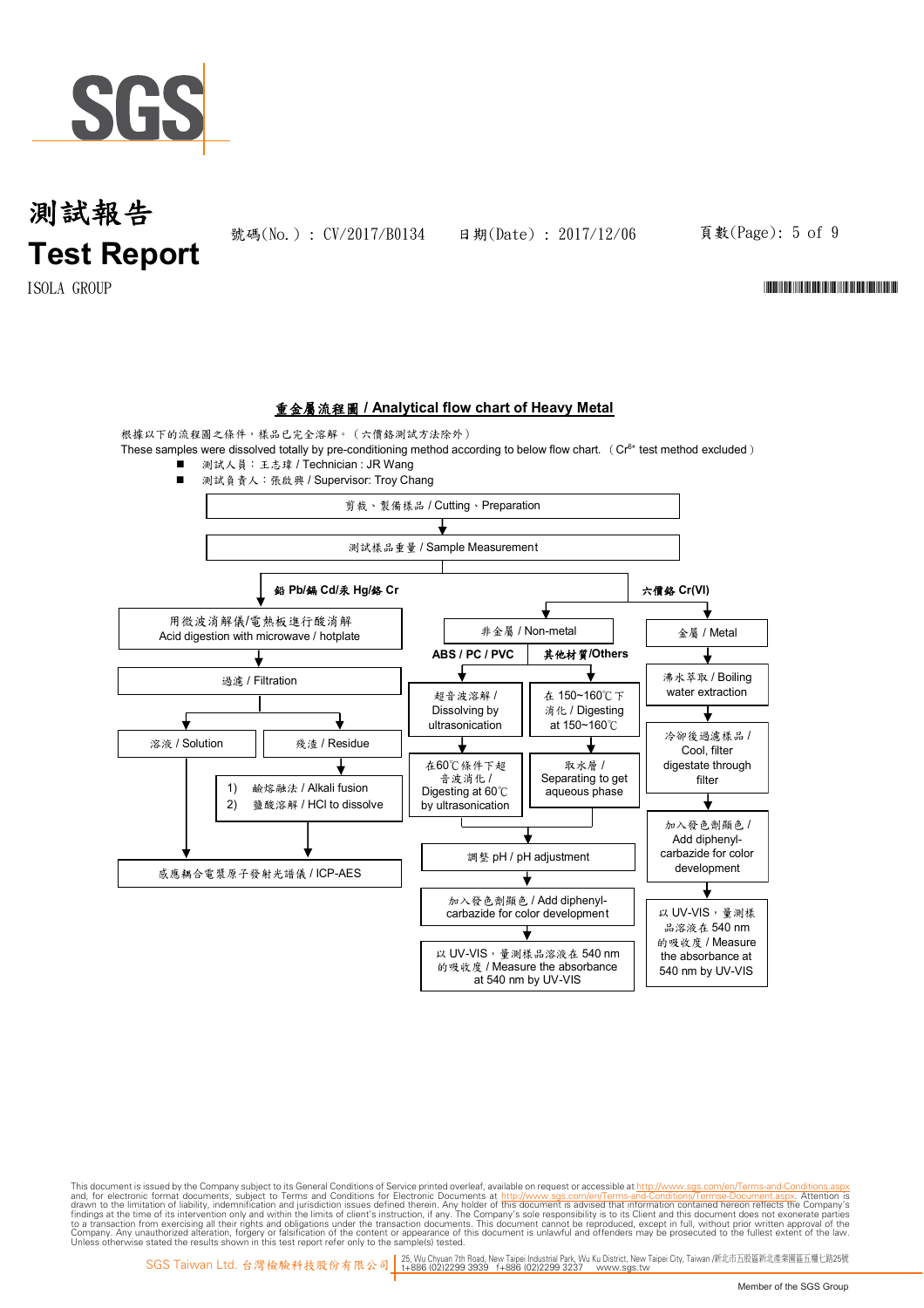

號碼(No.): CV/2017/B0134 日期(Date): 2017/12/06 頁數(Page): 6 of 9

 $\rm{ISOLA-}\$  GROUP  $\rm{CIV-}\$ 

#### 多溴聯苯**/**多溴聯苯醚分析流程圖 **/ Analytical flow chart - PBB/PBDE**

- 測試人員:涂雅苓 / Technician: Yaling Tu
- 測試負責人: 張啟興 / Supervisor: Troy Chang

初次測試程序 / First testing process  $\rightarrow$ 選擇性篩檢程序 / Optional screen process ••••••••• 確認程序 / Confirmation process = - - →

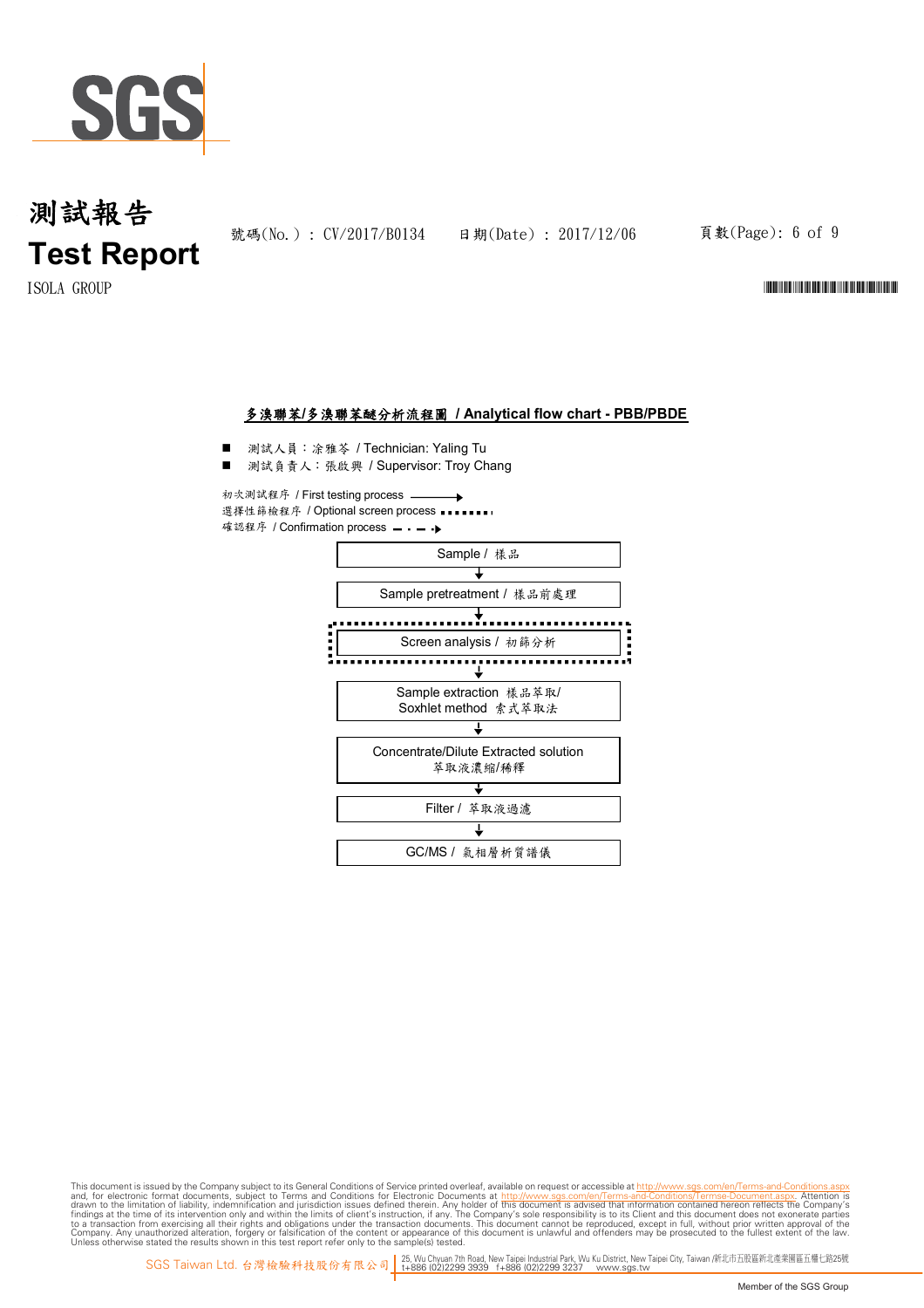

號碼(No.): CV/2017/B0134 日期(Date): 2017/12/06 頁數(Page): 7 of 9

 $\rm{ISOLA-}\$  GROUP  $\rm{CIV-}\$ 

#### 可塑劑分析流程圖 **/ Analytical flow chart - Phthalate**

- 測試人員:徐毓明 / Technician: Andy Hsu
- 測試負責人:張啟興 / Supervisor : Troy Chang

#### 【測試方法**/Test method: IEC 62321-8**】

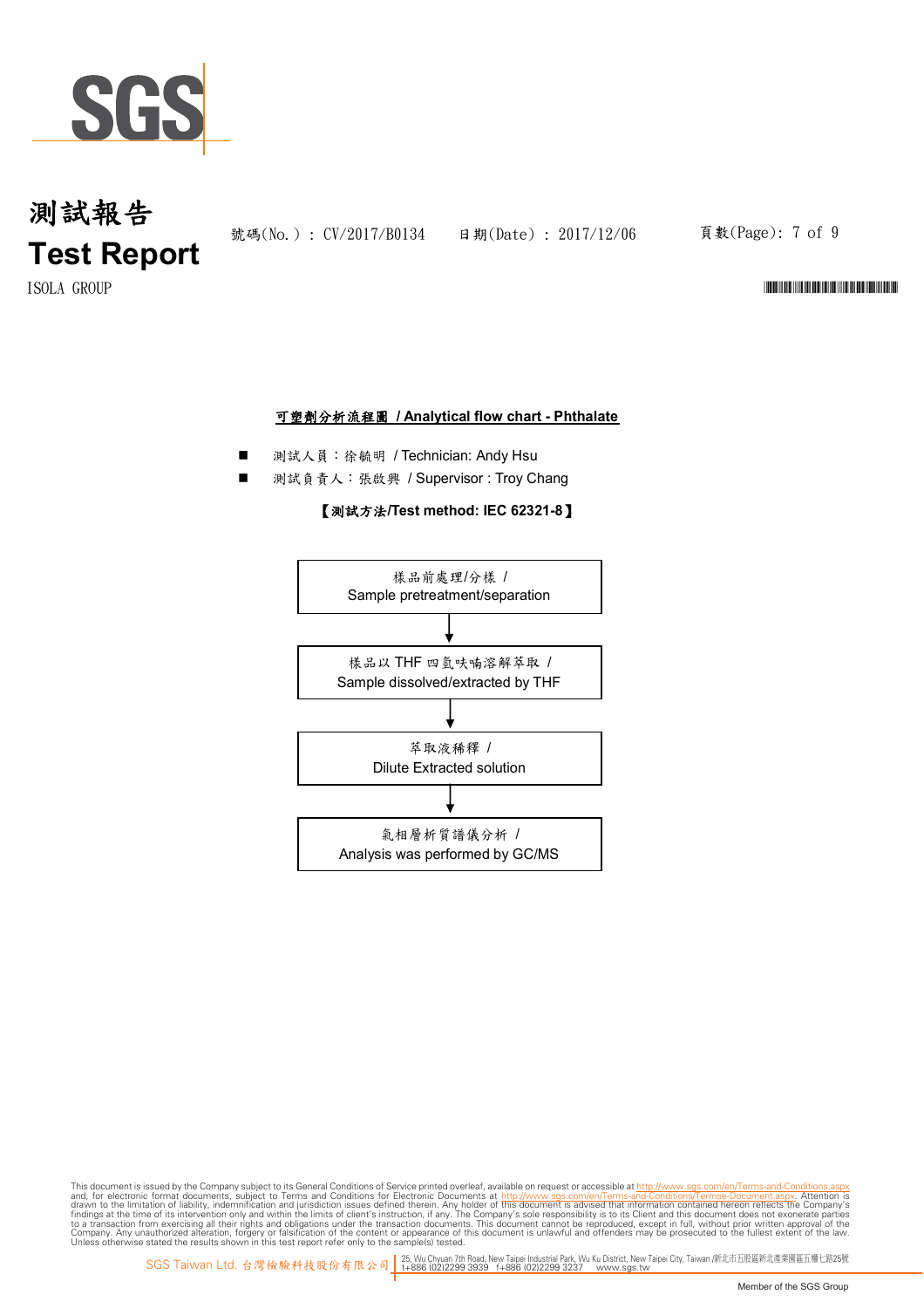

號碼(No.): CV/2017/B0134 日期(Date): 2017/12/06 頁數(Page): 8 of 9

 $\rm{ISOLA-}\$  GROUP  $\rm{CIV-}\$ 

#### 六溴環十二烷分析流程圖 **/ Analytical flow chart - HBCDD**

- 測試人員:凃雅苓 / Technician: Yaling Tu
- 測試負責人:張啟興 / Supervisor: Troy Chang